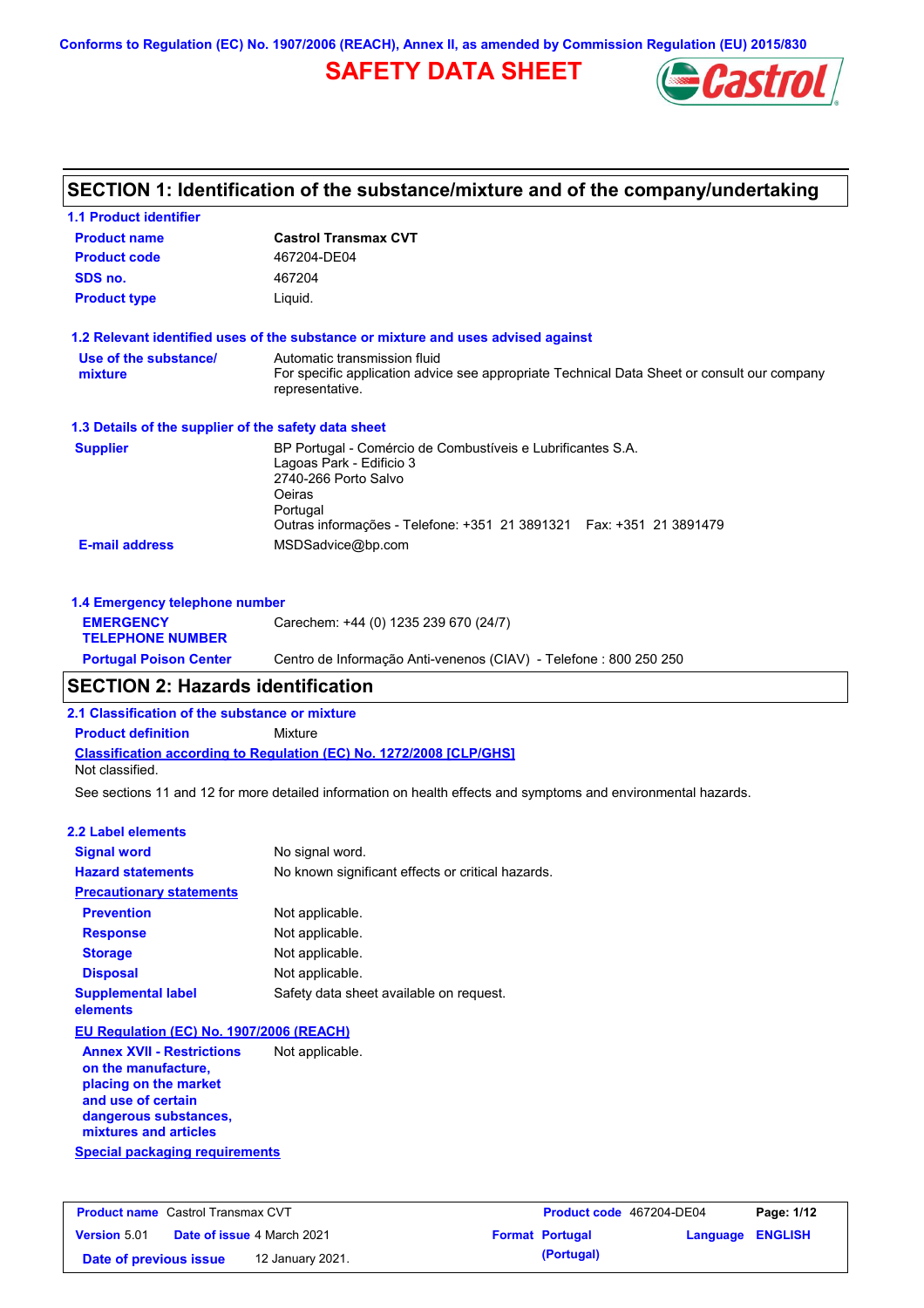# **SECTION 2: Hazards identification**

| <b>Containers to be fitted</b><br>with child-resistant<br>fastenings                                                     | Not applicable.                                                                                               |
|--------------------------------------------------------------------------------------------------------------------------|---------------------------------------------------------------------------------------------------------------|
| <b>Tactile warning of danger</b>                                                                                         | Not applicable.                                                                                               |
| 2.3 Other hazards                                                                                                        |                                                                                                               |
| <b>Results of PBT and vPvB</b><br>assessment                                                                             | Product does not meet the criteria for PBT or vPvB according to Regulation (EC) No. 1907/2006,<br>Annex XIII. |
| <b>Product meets the criteria</b><br>for PBT or vPvB according<br>to Regulation (EC) No.<br><b>1907/2006, Annex XIII</b> | This mixture does not contain any substances that are assessed to be a PBT or a vPvB.                         |
| Other hazards which do<br>not result in classification                                                                   | Defatting to the skin.                                                                                        |

# **SECTION 3: Composition/information on ingredients**

Mixture

### **3.2 Mixtures**

**Product definition**

Highly refined base oil (IP 346 DMSO extract < 3%). Proprietary performance additives.

| <b>Product/ingredient</b><br>name                                                                                                                                                                                                                                       | <b>Identifiers</b>                                                                             | $\frac{9}{6}$ | <b>Regulation (EC) No.</b><br>1272/2008 [CLP] | <b>Type</b> |
|-------------------------------------------------------------------------------------------------------------------------------------------------------------------------------------------------------------------------------------------------------------------------|------------------------------------------------------------------------------------------------|---------------|-----------------------------------------------|-------------|
| Distillates (petroleum), hydrotreated<br>light paraffinic                                                                                                                                                                                                               | REACH #: 01-2119487077-29 ≥25 - ≤50<br>EC: 265-158-7<br>CAS: 64742-55-8<br>Index: 649-468-00-3 |               | Asp. Tox. 1, H304                             | [1] [2]     |
| Distillates (petroleum), hydrotreated<br>heavy paraffinic                                                                                                                                                                                                               | REACH #: 01-2119484627-25 ≥25 - ≤50<br>EC: 265-157-1<br>CAS: 64742-54-7<br>Index: 649-467-00-8 |               | Not classified.                               | $[2]$       |
| 2-Propenoic acid, 2-methyl-, butyl<br>ester, polymer with N-[3-<br>(dimethylamino)propyl]-2-methyl-<br>2-propenamide, dodecyl 2-methyl-<br>2-propenoate, eicosyl 2-methyl-<br>2-propenoate, hexadecyl 2-methyl-<br>2-propenoate and octadecyl 2-methyl-<br>2-propenoate | CAS: 176487-46-0                                                                               | ~10           | Eye Irrit. 2, H319                            | $[1]$       |
| Lubricating oils (petroleum), C15-30,<br>hydrotreated neutral oil-based                                                                                                                                                                                                 | REACH #: 01-2119474878-16 ≤3<br>EC: 276-737-9<br>CAS: 72623-86-0<br>Index: 649-482-00-X        |               | Asp. Tox. 1, H304                             | [1] [2]     |
| Distillates (petroleum), hydrotreated<br>light paraffinic                                                                                                                                                                                                               | REACH #: 01-2119487077-29 ≤3<br>EC: 265-158-7<br>CAS: 64742-55-8<br>Index: 649-468-00-3        |               | Not classified.                               | $[2]$       |

### **See Section 16 for the full text of the H statements declared above.**

**Type** 

[1] Substance classified with a health or environmental hazard

[2] Substance with a workplace exposure limit

[3] Substance meets the criteria for PBT according to Regulation (EC) No. 1907/2006, Annex XIII

[4] Substance meets the criteria for vPvB according to Regulation (EC) No. 1907/2006, Annex XIII

[5] Substance of equivalent concern

[6] Additional disclosure due to company policy

Occupational exposure limits, if available, are listed in Section 8.

| <b>Product name</b> Castrol Transmax CVT |  | Product code 467204-DE04          |  | Page: 2/12             |                         |  |
|------------------------------------------|--|-----------------------------------|--|------------------------|-------------------------|--|
| <b>Version 5.01</b>                      |  | <b>Date of issue 4 March 2021</b> |  | <b>Format Portugal</b> | <b>Language ENGLISH</b> |  |
| Date of previous issue                   |  | 12 January 2021.                  |  | (Portugal)             |                         |  |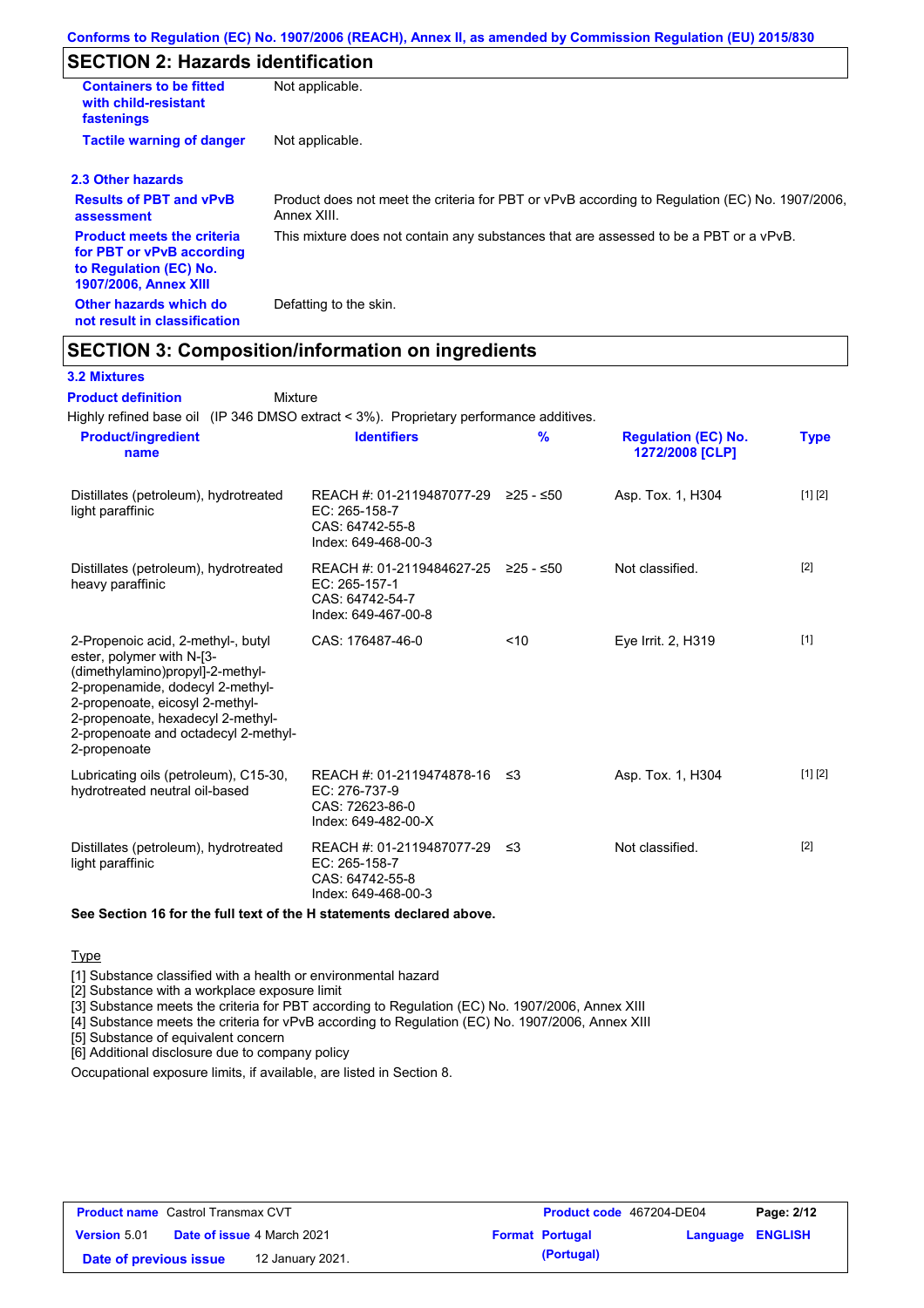### **SECTION 4: First aid measures**

#### Do not induce vomiting unless directed to do so by medical personnel. Get medical attention if symptoms occur. In case of contact, immediately flush eyes with plenty of water for at least 15 minutes. Eyelids should be held away from the eyeball to ensure thorough rinsing. Check for and remove any contact lenses. Get medical attention. **4.1 Description of first aid measures** If inhaled, remove to fresh air. In case of inhalation of decomposition products in a fire, symptoms may be delayed. The exposed person may need to be kept under medical surveillance for 48 hours. Get medical attention if symptoms occur. **Ingestion Inhalation Eye contact Protection of first-aiders** No action shall be taken involving any personal risk or without suitable training. It may be dangerous to the person providing aid to give mouth-to-mouth resuscitation. **Skin contact** Wash skin thoroughly with soap and water or use recognised skin cleanser. Remove contaminated clothing and shoes. Wash clothing before reuse. Clean shoes thoroughly before reuse. Get medical attention if irritation develops.

### **4.2 Most important symptoms and effects, both acute and delayed**

|                                       | See Section 11 for more detailed information on health effects and symptoms.                                        |
|---------------------------------------|---------------------------------------------------------------------------------------------------------------------|
| <b>Potential acute health effects</b> |                                                                                                                     |
| <b>Inhalation</b>                     | Exposure to decomposition products may cause a health hazard. Serious effects may be<br>delayed following exposure. |
| <b>Ingestion</b>                      | No known significant effects or critical hazards.                                                                   |
| <b>Skin contact</b>                   | Defatting to the skin. May cause skin dryness and irritation.                                                       |
| Eye contact                           | No known significant effects or critical hazards.                                                                   |
|                                       | Delayed and immediate effects as well as chronic effects from short and long-term exposure                          |
| <b>Inhalation</b>                     | Overexposure to the inhalation of airborne droplets or aerosols may cause irritation of the<br>respiratory tract.   |
| <b>Ingestion</b>                      | Ingestion of large quantities may cause nausea and diarrhoea.                                                       |
| <b>Skin contact</b>                   | Prolonged or repeated contact can defat the skin and lead to irritation and/or dermatitis.                          |
| Eye contact                           | Potential risk of transient stinging or redness if accidental eye contact occurs.                                   |

### **4.3 Indication of any immediate medical attention and special treatment needed**

| <b>Notes to physician</b> | Treatment should in general be symptomatic and directed to relieving any effects.   |
|---------------------------|-------------------------------------------------------------------------------------|
|                           | In case of inhalation of decomposition products in a fire, symptoms may be delayed. |
|                           | The exposed person may need to be kept under medical surveillance for 48 hours.     |
|                           |                                                                                     |

# **SECTION 5: Firefighting measures**

| 5.1 Extinguishing media                                   |                                                                                                                                                                                                                                                                                                                                                                   |
|-----------------------------------------------------------|-------------------------------------------------------------------------------------------------------------------------------------------------------------------------------------------------------------------------------------------------------------------------------------------------------------------------------------------------------------------|
| <b>Suitable extinguishing</b><br>media                    | In case of fire, use foam, dry chemical or carbon dioxide extinguisher or spray.                                                                                                                                                                                                                                                                                  |
| <b>Unsuitable extinguishing</b><br>media                  | Do not use water jet. The use of a water jet may cause the fire to spread by splashing the<br>burning product.                                                                                                                                                                                                                                                    |
| 5.2 Special hazards arising from the substance or mixture |                                                                                                                                                                                                                                                                                                                                                                   |
| <b>Hazards from the</b><br>substance or mixture           | In a fire or if heated, a pressure increase will occur and the container may burst.                                                                                                                                                                                                                                                                               |
| <b>Hazardous combustion</b><br>products                   | Combustion products may include the following:<br>carbon oxides (CO, CO <sub>2</sub> ) (carbon monoxide, carbon dioxide)<br>nitrogen oxides (NO, $NO2$ etc.)                                                                                                                                                                                                      |
| <b>5.3 Advice for firefighters</b>                        |                                                                                                                                                                                                                                                                                                                                                                   |
| <b>Special precautions for</b><br>fire-fighters           | No action shall be taken involving any personal risk or without suitable training. Promptly<br>isolate the scene by removing all persons from the vicinity of the incident if there is a fire.                                                                                                                                                                    |
| <b>Special protective</b><br>equipment for fire-fighters  | Fire-fighters should wear appropriate protective equipment and self-contained breathing<br>apparatus (SCBA) with a full face-piece operated in positive pressure mode. Clothing for fire-<br>fighters (including helmets, protective boots and gloves) conforming to European standard EN<br>469 will provide a basic level of protection for chemical incidents. |
|                                                           |                                                                                                                                                                                                                                                                                                                                                                   |

| <b>Product name</b> Castrol Transmax CVT |                                   |                        | <b>Product code</b> 467204-DE04 | Page: 3/12 |
|------------------------------------------|-----------------------------------|------------------------|---------------------------------|------------|
| <b>Version 5.01</b>                      | <b>Date of issue 4 March 2021</b> | <b>Format Portugal</b> | Language ENGLISH                |            |
| Date of previous issue                   | 12 January 2021.                  | (Portugal)             |                                 |            |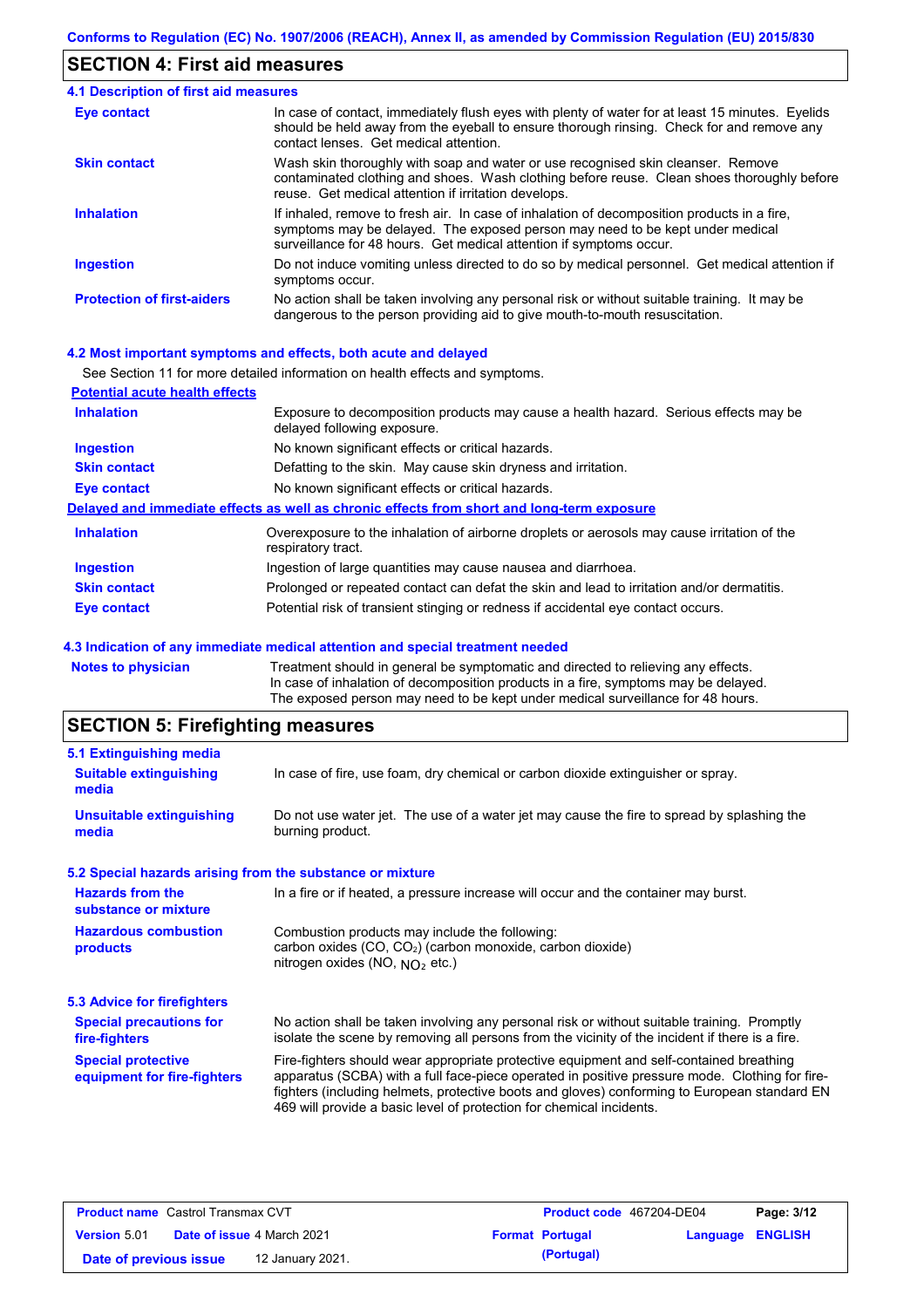# **SECTION 6: Accidental release measures**

|                                                          | 6.1 Personal precautions, protective equipment and emergency procedures                                                                                                                                                                                                                                                                                                                        |
|----------------------------------------------------------|------------------------------------------------------------------------------------------------------------------------------------------------------------------------------------------------------------------------------------------------------------------------------------------------------------------------------------------------------------------------------------------------|
| For non-emergency<br>personnel                           | No action shall be taken involving any personal risk or without suitable training. Evacuate<br>surrounding areas. Keep unnecessary and unprotected personnel from entering. Do not touch<br>or walk through spilt material. Floors may be slippery; use care to avoid falling. Put on<br>appropriate personal protective equipment.                                                            |
| For emergency responders                                 | Entry into a confined space or poorly ventilated area contaminated with vapour, mist or fume is<br>extremely hazardous without the correct respiratory protective equipment and a safe system of<br>work. Wear self-contained breathing apparatus. Wear a suitable chemical protective suit.<br>Chemical resistant boots. See also the information in "For non-emergency personnel".           |
| <b>6.2 Environmental</b><br>precautions                  | Avoid dispersal of spilt material and runoff and contact with soil, waterways, drains and sewers.<br>Inform the relevant authorities if the product has caused environmental pollution (sewers,<br>waterways, soil or air).                                                                                                                                                                    |
| 6.3 Methods and material for containment and cleaning up |                                                                                                                                                                                                                                                                                                                                                                                                |
| <b>Small spill</b>                                       | Stop leak if without risk. Move containers from spill area. Absorb with an inert material and<br>place in an appropriate waste disposal container. Dispose of via a licensed waste disposal<br>contractor.                                                                                                                                                                                     |
| <b>Large spill</b>                                       | Stop leak if without risk. Move containers from spill area. Prevent entry into sewers, water<br>courses, basements or confined areas. Contain and collect spillage with non-combustible,<br>absorbent material e.g. sand, earth, vermiculite or diatomaceous earth and place in container<br>for disposal according to local regulations. Dispose of via a licensed waste disposal contractor. |
| 6.4 Reference to other<br><b>sections</b>                | See Section 1 for emergency contact information.<br>See Section 5 for firefighting measures.                                                                                                                                                                                                                                                                                                   |
|                                                          | See Section 8 for information on appropriate personal protective equipment.                                                                                                                                                                                                                                                                                                                    |
|                                                          | See Section 12 for environmental precautions.                                                                                                                                                                                                                                                                                                                                                  |

# **SECTION 7: Handling and storage**

# **7.1 Precautions for safe handling**

| <b>Protective measures</b>                                                           | Put on appropriate personal protective equipment.                                                                                                                                                                                                                                                                                                                                                                                                                                        |
|--------------------------------------------------------------------------------------|------------------------------------------------------------------------------------------------------------------------------------------------------------------------------------------------------------------------------------------------------------------------------------------------------------------------------------------------------------------------------------------------------------------------------------------------------------------------------------------|
| <b>Advice on general</b><br>occupational hygiene                                     | Eating, drinking and smoking should be prohibited in areas where this material is handled,<br>stored and processed. Wash thoroughly after handling. Remove contaminated clothing and<br>protective equipment before entering eating areas. See also Section 8 for additional<br>information on hygiene measures.                                                                                                                                                                         |
| <b>7.2 Conditions for safe</b><br>storage, including any<br><i>incompatibilities</i> | Store in accordance with local requiations. Store in a dry, cool and well-ventilated area, away<br>from incompatible materials (see Section 10). Keep away from heat and direct sunlight. Keep<br>container tightly closed and sealed until ready for use. Containers that have been opened must<br>be carefully resealed and kept upright to prevent leakage. Store and use only in equipment/<br>containers designed for use with this product. Do not store in unlabelled containers. |
| <b>Not suitable</b>                                                                  | Prolonged exposure to elevated temperature.                                                                                                                                                                                                                                                                                                                                                                                                                                              |
| 7.3 Specific end use(s)                                                              |                                                                                                                                                                                                                                                                                                                                                                                                                                                                                          |
| <b>Recommendations</b>                                                               | See section 1.2 and Exposure scenarios in annex, if applicable.                                                                                                                                                                                                                                                                                                                                                                                                                          |

# **SECTION 8: Exposure controls/personal protection**

**Date of previous issue 12 January 2021. (Portugal) (Portugal)** 

### **8.1 Control parameters**

| <b>Occupational exposure limits</b>                                     |                                                                                                                                   |  |  |  |
|-------------------------------------------------------------------------|-----------------------------------------------------------------------------------------------------------------------------------|--|--|--|
| <b>Product/ingredient name</b>                                          | <b>Exposure limit values</b>                                                                                                      |  |  |  |
| Distillates (petroleum), hydrotreated light paraffinic                  | Portuguese Institute of Quality (Portugal).<br>TWA: 5 mg/m <sup>3</sup> 8 hours. Issued/Revised: 10/2003 Form: Inhalable fraction |  |  |  |
| Distillates (petroleum), hydrotreated heavy paraffinic                  | Portuguese Institute of Quality (Portugal).<br>TWA: 5 mg/m <sup>3</sup> 8 hours. Issued/Revised: 10/2003 Form: Inhalable fraction |  |  |  |
| Lubricating oils (petroleum), C15-30, hydrotreated<br>neutral oil-based | Portuguese Institute of Quality (Portugal).                                                                                       |  |  |  |
|                                                                         | TWA: 5 mg/m <sup>3</sup> 8 hours. Issued/Revised: 10/2003 Form: Inhalable fraction                                                |  |  |  |
| Distillates (petroleum), hydrotreated light paraffinic                  | Portuguese Institute of Quality (Portugal).<br>TWA: 5 mg/m <sup>3</sup> 8 hours. Issued/Revised: 10/2003 Form: Inhalable fraction |  |  |  |
| <b>Product name</b> Castrol Transmax CVT                                | <b>Product code</b> 467204-DE04<br>Page: 4/12                                                                                     |  |  |  |
| <b>Version 5.01</b><br><b>Date of issue 4 March 2021</b>                | <b>ENGLISH</b><br><b>Format Portugal</b><br>Language                                                                              |  |  |  |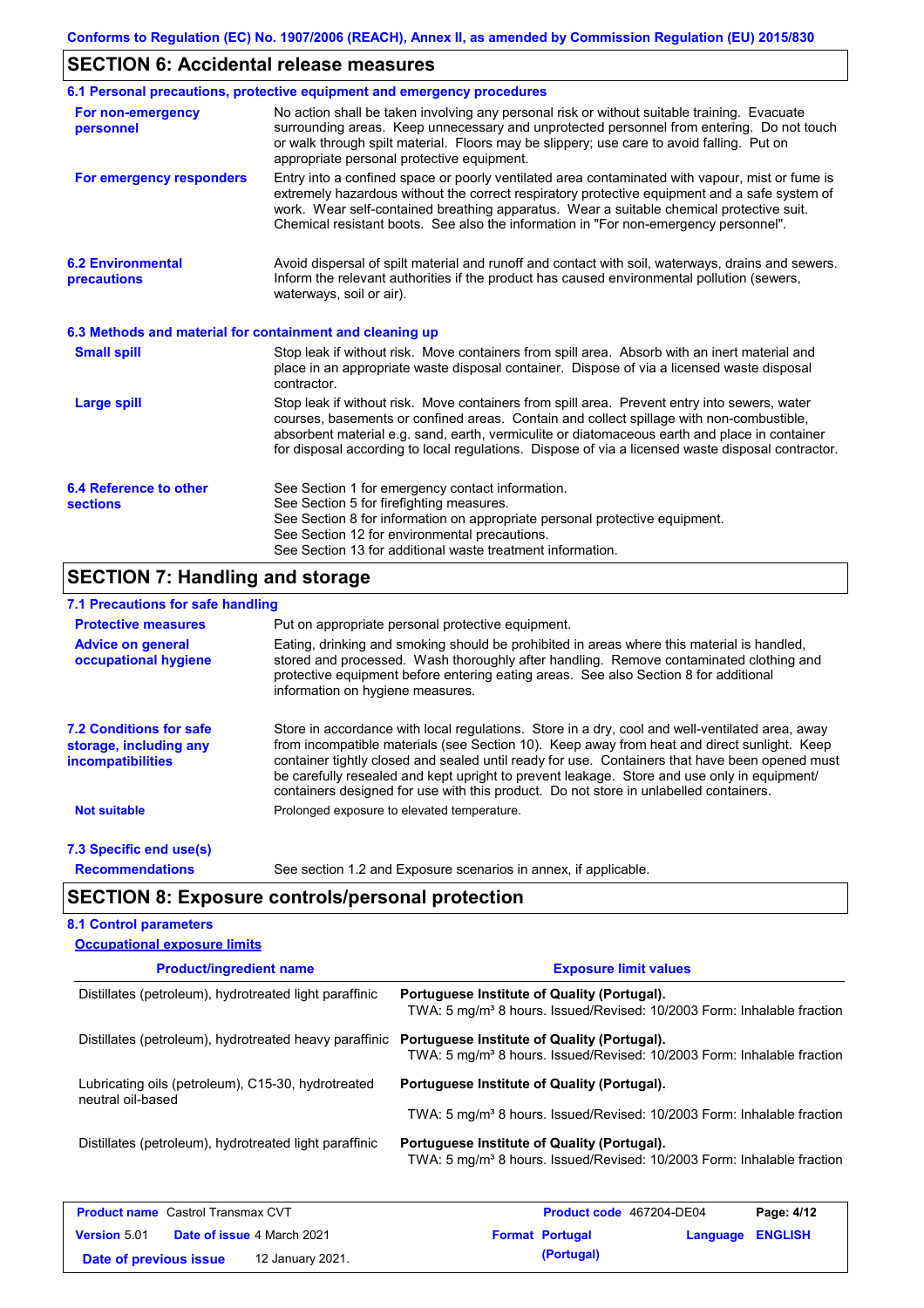# **SECTION 8: Exposure controls/personal protection**

Whilst specific OELs for certain components may be shown in this section, other components may be present in any mist, vapour or dust produced. Therefore, the specific OELs may not be applicable to the product as a whole and are provided for guidance only.

| quiuunoo oniy.<br><b>Recommended monitoring</b><br>procedures  | If this product contains ingredients with exposure limits, personal, workplace atmosphere or<br>biological monitoring may be required to determine the effectiveness of the ventilation or other<br>control measures and/or the necessity to use respiratory protective equipment. Reference<br>should be made to monitoring standards, such as the following: European Standard EN 689<br>(Workplace atmospheres - Guidance for the assessment of exposure by inhalation to chemical<br>agents for comparison with limit values and measurement strategy) European Standard EN<br>14042 (Workplace atmospheres - Guide for the application and use of procedures for the<br>assessment of exposure to chemical and biological agents) European Standard EN 482<br>(Workplace atmospheres - General requirements for the performance of procedures for the<br>measurement of chemical agents) Reference to national guidance documents for methods for<br>the determination of hazardous substances will also be required. |  |
|----------------------------------------------------------------|----------------------------------------------------------------------------------------------------------------------------------------------------------------------------------------------------------------------------------------------------------------------------------------------------------------------------------------------------------------------------------------------------------------------------------------------------------------------------------------------------------------------------------------------------------------------------------------------------------------------------------------------------------------------------------------------------------------------------------------------------------------------------------------------------------------------------------------------------------------------------------------------------------------------------------------------------------------------------------------------------------------------------|--|
| <b>Derived No Effect Level</b><br>No DNELs/DMELs available.    |                                                                                                                                                                                                                                                                                                                                                                                                                                                                                                                                                                                                                                                                                                                                                                                                                                                                                                                                                                                                                            |  |
| <b>Predicted No Effect Concentration</b><br>No PNECs available |                                                                                                                                                                                                                                                                                                                                                                                                                                                                                                                                                                                                                                                                                                                                                                                                                                                                                                                                                                                                                            |  |
| <b>8.2 Exposure controls</b>                                   |                                                                                                                                                                                                                                                                                                                                                                                                                                                                                                                                                                                                                                                                                                                                                                                                                                                                                                                                                                                                                            |  |
| <b>Appropriate engineering</b><br>controls                     | Provide exhaust ventilation or other engineering controls to keep the relevant airborne<br>concentrations below their respective occupational exposure limits.<br>All activities involving chemicals should be assessed for their risks to health, to ensure<br>exposures are adequately controlled. Personal protective equipment should only be considered<br>after other forms of control measures (e.g. engineering controls) have been suitably evaluated.<br>Personal protective equipment should conform to appropriate standards, be suitable for use, be<br>kept in good condition and properly maintained.<br>Your supplier of personal protective equipment should be consulted for advice on selection and<br>appropriate standards. For further information contact your national organisation for standards.<br>The final choice of protective equipment will depend upon a risk assessment. It is important to<br>ensure that all items of personal protective equipment are compatible.                    |  |
| <b>Individual protection measures</b>                          |                                                                                                                                                                                                                                                                                                                                                                                                                                                                                                                                                                                                                                                                                                                                                                                                                                                                                                                                                                                                                            |  |
| <b>Hygiene measures</b>                                        | Wash hands, forearms and face thoroughly after handling chemical products, before eating,<br>smoking and using the lavatory and at the end of the working period. Ensure that eyewash<br>stations and safety showers are close to the workstation location.                                                                                                                                                                                                                                                                                                                                                                                                                                                                                                                                                                                                                                                                                                                                                                |  |
| <b>Respiratory protection</b>                                  | In case of insufficient ventilation, wear suitable respiratory equipment.<br>The correct choice of respiratory protection depends upon the chemicals being handled, the<br>conditions of work and use, and the condition of the respiratory equipment. Safety procedures<br>should be developed for each intended application. Respiratory protection equipment should<br>therefore be chosen in consultation with the supplier/manufacturer and with a full assessment<br>of the working conditions.                                                                                                                                                                                                                                                                                                                                                                                                                                                                                                                      |  |
| <b>Eye/face protection</b><br><b>Skin protection</b>           | Safety glasses with side shields.                                                                                                                                                                                                                                                                                                                                                                                                                                                                                                                                                                                                                                                                                                                                                                                                                                                                                                                                                                                          |  |
| <b>Hand protection</b>                                         | <b>General Information:</b>                                                                                                                                                                                                                                                                                                                                                                                                                                                                                                                                                                                                                                                                                                                                                                                                                                                                                                                                                                                                |  |
|                                                                | Because specific work environments and material handling practices vary, safety procedures<br>should be developed for each intended application. The correct choice of protective gloves<br>depends upon the chemicals being handled, and the conditions of work and use. Most gloves<br>provide protection for only a limited time before they must be discarded and replaced (even the<br>best chemically resistant gloves will break down after repeated chemical exposures).                                                                                                                                                                                                                                                                                                                                                                                                                                                                                                                                           |  |
|                                                                | Gloves should be chosen in consultation with the supplier / manufacturer and taking account of<br>a full assessment of the working conditions.                                                                                                                                                                                                                                                                                                                                                                                                                                                                                                                                                                                                                                                                                                                                                                                                                                                                             |  |
|                                                                | Recommended: Nitrile gloves.<br><b>Breakthrough time:</b>                                                                                                                                                                                                                                                                                                                                                                                                                                                                                                                                                                                                                                                                                                                                                                                                                                                                                                                                                                  |  |
|                                                                | Breakthrough time data are generated by glove manufacturers under laboratory test conditions<br>and represent how long a glove can be expected to provide effective permeation resistance. It<br>is important when following breakthrough time recommendations that actual workplace<br>conditions are taken into account. Always consult with your glove supplier for up-to-date<br>technical information on breakthrough times for the recommended glove type.<br>Our recommendations on the selection of gloves are as follows:                                                                                                                                                                                                                                                                                                                                                                                                                                                                                         |  |
|                                                                | Continuous contact:                                                                                                                                                                                                                                                                                                                                                                                                                                                                                                                                                                                                                                                                                                                                                                                                                                                                                                                                                                                                        |  |
|                                                                | Gloves with a minimum breakthrough time of 240 minutes, or >480 minutes if suitable gloves                                                                                                                                                                                                                                                                                                                                                                                                                                                                                                                                                                                                                                                                                                                                                                                                                                                                                                                                 |  |
| <b>Product name</b> Castrol Transmax CVT                       | Product code 467204-DE04<br>Page: 5/12                                                                                                                                                                                                                                                                                                                                                                                                                                                                                                                                                                                                                                                                                                                                                                                                                                                                                                                                                                                     |  |

| <b>FIVUUULIIQIIIE</b> VASUVI HAIISIIIAA VVII |  |                                   | FIVUUUL CUUT TUIZUT-DEUT | <b>Faut.</b> JIL |  |
|----------------------------------------------|--|-----------------------------------|--------------------------|------------------|--|
| <b>Version 5.01</b>                          |  | <b>Date of issue 4 March 2021</b> | <b>Format Portugal</b>   | Language ENGLISH |  |
| Date of previous issue                       |  | 12 January 2021.                  | (Portugal)               |                  |  |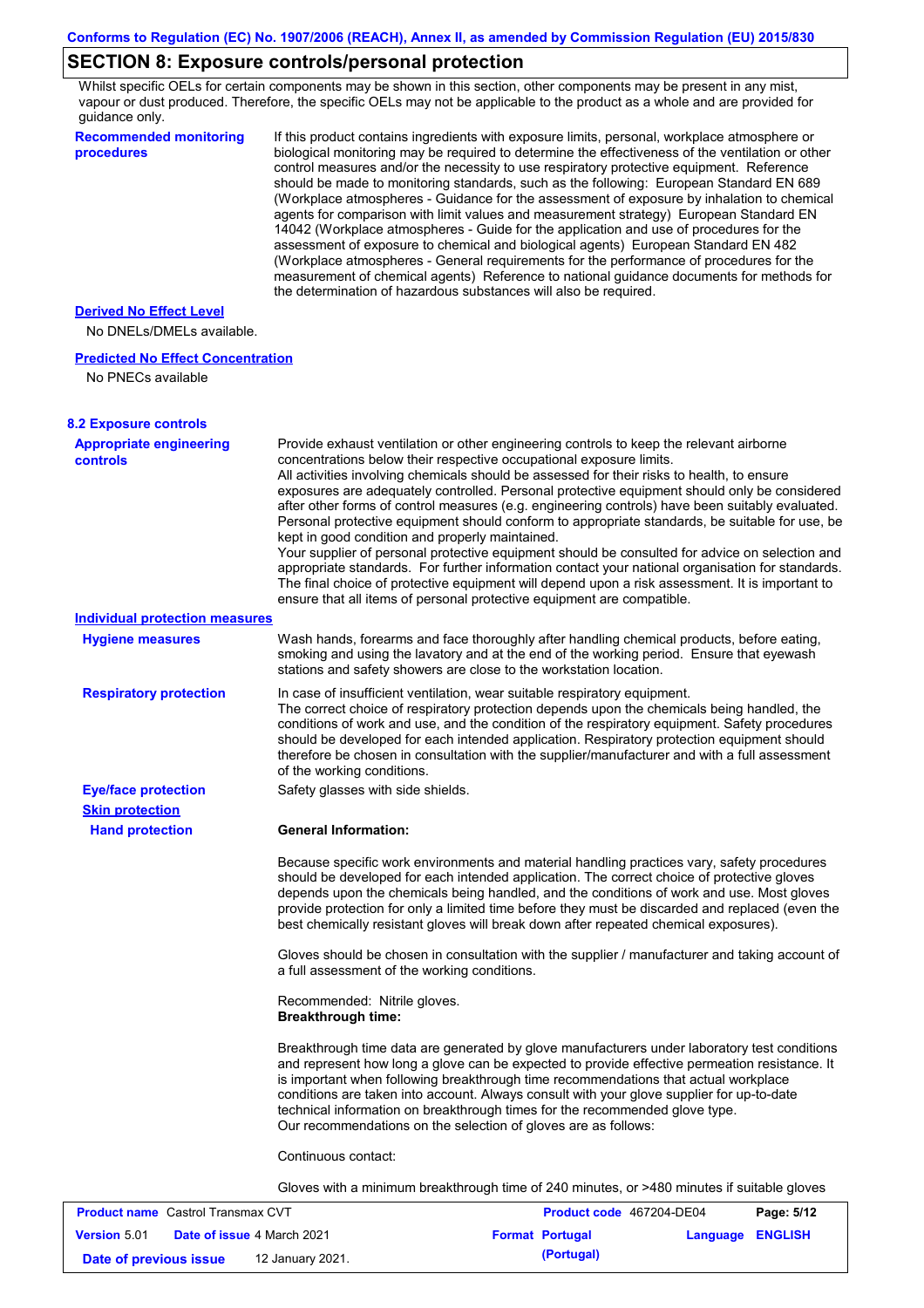# **SECTION 8: Exposure controls/personal protection**

|                                           | can be obtained.<br>If suitable gloves are not available to offer that level of protection, gloves with shorter<br>breakthrough times may be acceptable as long as appropriate glove maintenance and<br>replacement regimes are determined and adhered to.                                                                                                                                                                                                                                                                                                                                                                                                                            |
|-------------------------------------------|---------------------------------------------------------------------------------------------------------------------------------------------------------------------------------------------------------------------------------------------------------------------------------------------------------------------------------------------------------------------------------------------------------------------------------------------------------------------------------------------------------------------------------------------------------------------------------------------------------------------------------------------------------------------------------------|
|                                           | Short-term / splash protection:                                                                                                                                                                                                                                                                                                                                                                                                                                                                                                                                                                                                                                                       |
|                                           | Recommended breakthrough times as above.<br>It is recognised that for short-term, transient exposures, gloves with shorter breakthrough times<br>may commonly be used. Therefore, appropriate maintenance and replacement regimes must<br>be determined and rigorously followed.                                                                                                                                                                                                                                                                                                                                                                                                      |
|                                           | <b>Glove Thickness:</b>                                                                                                                                                                                                                                                                                                                                                                                                                                                                                                                                                                                                                                                               |
|                                           | For general applications, we recommend gloves with a thickness typically greater than 0.35 mm.                                                                                                                                                                                                                                                                                                                                                                                                                                                                                                                                                                                        |
|                                           | It should be emphasised that glove thickness is not necessarily a good predictor of glove<br>resistance to a specific chemical, as the permeation efficiency of the glove will be dependent<br>on the exact composition of the glove material. Therefore, glove selection should also be based<br>on consideration of the task requirements and knowledge of breakthrough times.<br>Glove thickness may also vary depending on the glove manufacturer, the glove type and the<br>glove model. Therefore, the manufacturers' technical data should always be taken into account<br>to ensure selection of the most appropriate glove for the task.                                     |
|                                           | Note: Depending on the activity being conducted, gloves of varying thickness may be required<br>for specific tasks. For example:                                                                                                                                                                                                                                                                                                                                                                                                                                                                                                                                                      |
|                                           | • Thinner gloves (down to 0.1 mm or less) may be required where a high degree of manual<br>dexterity is needed. However, these gloves are only likely to give short duration protection and<br>would normally be just for single use applications, then disposed of.                                                                                                                                                                                                                                                                                                                                                                                                                  |
|                                           | • Thicker gloves (up to 3 mm or more) may be required where there is a mechanical (as well<br>as a chemical) risk i.e. where there is abrasion or puncture potential.                                                                                                                                                                                                                                                                                                                                                                                                                                                                                                                 |
| <b>Skin and body</b>                      | Use of protective clothing is good industrial practice.<br>Personal protective equipment for the body should be selected based on the task being<br>performed and the risks involved and should be approved by a specialist before handling this<br>product.<br>Cotton or polyester/cotton overalls will only provide protection against light superficial<br>contamination that will not soak through to the skin. Overalls should be laundered on a regular<br>basis. When the risk of skin exposure is high (e.g. when cleaning up spillages or if there is a<br>risk of splashing) then chemical resistant aprons and/or impervious chemical suits and boots<br>will be required. |
| <b>Refer to standards:</b>                | Respiratory protection: EN 529<br>Gloves: EN 420, EN 374<br>Eye protection: EN 166<br>Filtering half-mask: EN 149<br>Filtering half-mask with valve: EN 405<br>Half-mask: EN 140 plus filter<br>Full-face mask: EN 136 plus filter<br>Particulate filters: EN 143<br>Gas/combined filters: EN 14387                                                                                                                                                                                                                                                                                                                                                                                   |
| <b>Environmental exposure</b><br>controls | Emissions from ventilation or work process equipment should be checked to ensure they<br>comply with the requirements of environmental protection legislation. In some cases, fume<br>scrubbers, filters or engineering modifications to the process equipment will be necessary to<br>reduce emissions to acceptable levels.                                                                                                                                                                                                                                                                                                                                                         |

# **SECTION 9: Physical and chemical properties**

| 9.1 Information on basic physical and chemical properties |                 |  |  |
|-----------------------------------------------------------|-----------------|--|--|
| <b>Appearance</b>                                         |                 |  |  |
| <b>Physical state</b>                                     | Liguid.         |  |  |
| <b>Colour</b>                                             | Red.            |  |  |
| Odour                                                     | Not available.  |  |  |
| <b>Odour threshold</b>                                    | Not available.  |  |  |
| pН                                                        | Not applicable. |  |  |
| <b>Melting point/freezing point</b>                       | Not available.  |  |  |

| <b>Product name</b> Castrol Transmax CVT |  |                                   | Product code 467204-DE04 |                        | Page: 6/12              |  |
|------------------------------------------|--|-----------------------------------|--------------------------|------------------------|-------------------------|--|
| <b>Version 5.01</b>                      |  | <b>Date of issue 4 March 2021</b> |                          | <b>Format Portugal</b> | <b>Language ENGLISH</b> |  |
| Date of previous issue                   |  | 12 January 2021.                  |                          | (Portugal)             |                         |  |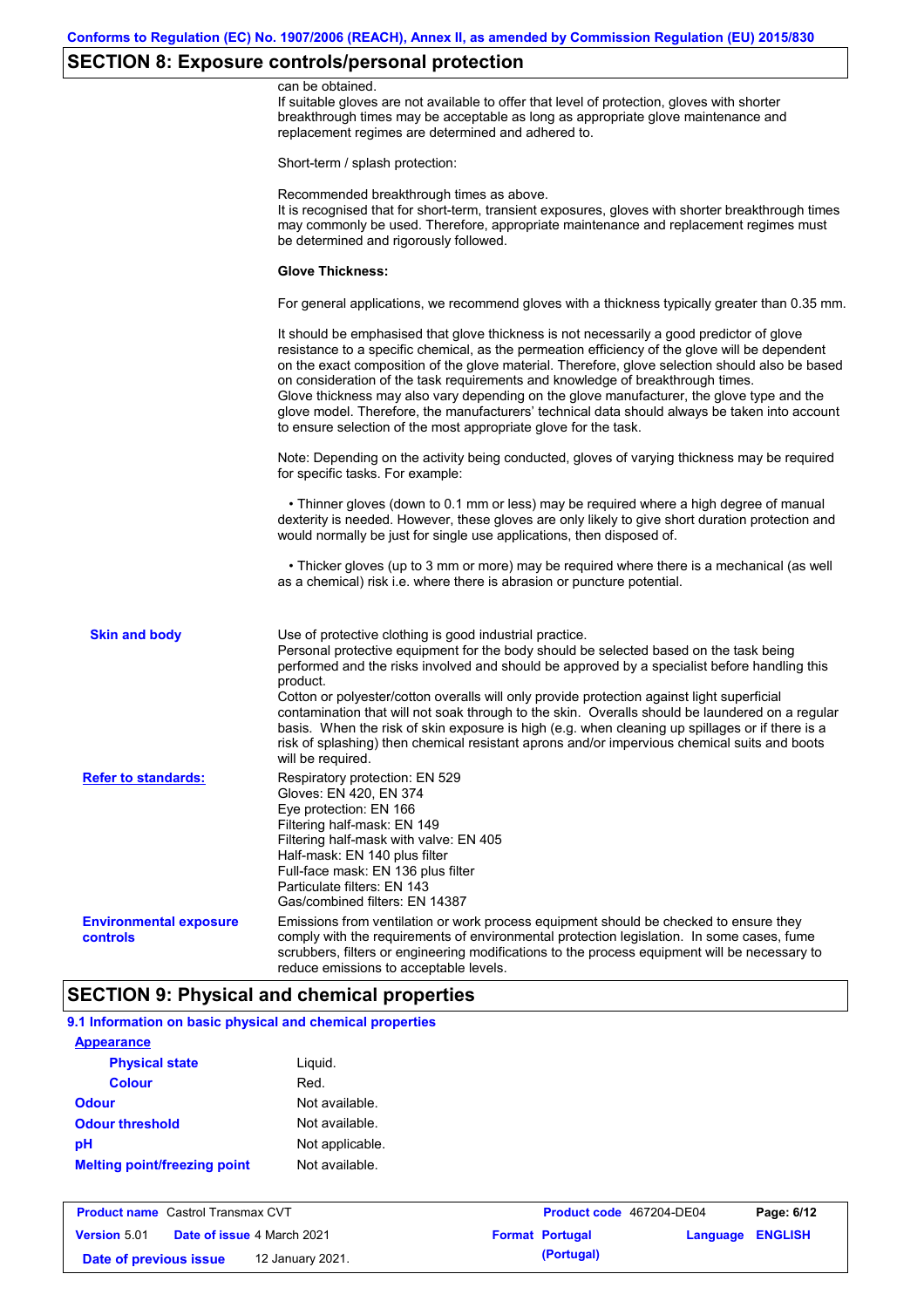# **SECTION 9: Physical and chemical properties**

| Initial boiling point and boiling                      | Not available.                                                                                                                           |
|--------------------------------------------------------|------------------------------------------------------------------------------------------------------------------------------------------|
| range                                                  |                                                                                                                                          |
| <b>Pour point</b>                                      | -45 $^{\circ}$ C                                                                                                                         |
| <b>Flash point</b>                                     | Open cup: >160°C (>320°F) [Cleveland.]                                                                                                   |
| <b>Evaporation rate</b>                                | Not available.                                                                                                                           |
| <b>Flammability (solid, gas)</b>                       | Not available.                                                                                                                           |
| <b>Upper/lower flammability or</b><br>explosive limits | Not available.                                                                                                                           |
| <b>Vapour pressure</b>                                 | Not available.                                                                                                                           |
| <b>Vapour density</b>                                  | Not available.                                                                                                                           |
| <b>Relative density</b>                                | Not available.                                                                                                                           |
| <b>Density</b>                                         | <1000 kg/m <sup>3</sup> (<1 g/cm <sup>3</sup> ) at 15°C                                                                                  |
| <b>Solubility(ies)</b>                                 | insoluble in water.                                                                                                                      |
| <b>Partition coefficient: n-octanol/</b><br>water      | Not available.                                                                                                                           |
| <b>Auto-ignition temperature</b>                       | Not available.                                                                                                                           |
| <b>Decomposition temperature</b>                       | Not available.                                                                                                                           |
| <b>Viscosity</b>                                       | Kinematic: 33.81 mm <sup>2</sup> /s (33.81 cSt) at $40^{\circ}$ C<br>Kinematic: 7.146 mm <sup>2</sup> /s (7.146 cSt) at 100 $^{\circ}$ C |
| <b>Explosive properties</b>                            | Not available.                                                                                                                           |
| <b>Oxidising properties</b>                            | Not available.                                                                                                                           |

### **9.2 Other information**

No additional information.

# **SECTION 10: Stability and reactivity**

| <b>10.1 Reactivity</b>                            | No specific test data available for this product. Refer to Conditions to avoid and Incompatible<br>materials for additional information.                                |
|---------------------------------------------------|-------------------------------------------------------------------------------------------------------------------------------------------------------------------------|
| <b>10.2 Chemical stability</b>                    | The product is stable.                                                                                                                                                  |
| <b>10.3 Possibility of</b><br>hazardous reactions | Under normal conditions of storage and use, hazardous reactions will not occur.<br>Under normal conditions of storage and use, hazardous polymerisation will not occur. |
| <b>10.4 Conditions to avoid</b>                   | Avoid all possible sources of ignition (spark or flame).                                                                                                                |
| <b>10.5 Incompatible materials</b>                | Reactive or incompatible with the following materials: oxidising materials.                                                                                             |
| <b>10.6 Hazardous</b><br>decomposition products   | Under normal conditions of storage and use, hazardous decomposition products should not be<br>produced.                                                                 |

# **SECTION 11: Toxicological information**

| 11.1 Information on toxicological effects          |                                                                                                                             |  |  |  |  |
|----------------------------------------------------|-----------------------------------------------------------------------------------------------------------------------------|--|--|--|--|
| <b>Acute toxicity estimates</b>                    |                                                                                                                             |  |  |  |  |
| Not available.                                     |                                                                                                                             |  |  |  |  |
| <b>Information on likely</b><br>routes of exposure | Routes of entry anticipated: Dermal, Inhalation.                                                                            |  |  |  |  |
| <b>Potential acute health effects</b>              |                                                                                                                             |  |  |  |  |
| <b>Inhalation</b>                                  | Exposure to decomposition products may cause a health hazard. Serious effects may be<br>delayed following exposure.         |  |  |  |  |
| <b>Ingestion</b>                                   | No known significant effects or critical hazards.                                                                           |  |  |  |  |
| <b>Skin contact</b>                                | Defatting to the skin. May cause skin dryness and irritation.                                                               |  |  |  |  |
| Eye contact                                        | No known significant effects or critical hazards.                                                                           |  |  |  |  |
|                                                    | Symptoms related to the physical, chemical and toxicological characteristics                                                |  |  |  |  |
| <b>Inhalation</b>                                  | May be harmful by inhalation if exposure to vapour, mists or fumes resulting from thermal<br>decomposition products occurs. |  |  |  |  |
| <b>Ingestion</b>                                   | No specific data.                                                                                                           |  |  |  |  |
|                                                    |                                                                                                                             |  |  |  |  |

| <b>Product name</b> Castrol Transmax CVT |  |                                   | <b>Product code</b> 467204-DE04 |                        | Page: 7/12              |  |
|------------------------------------------|--|-----------------------------------|---------------------------------|------------------------|-------------------------|--|
| <b>Version 5.01</b>                      |  | <b>Date of issue 4 March 2021</b> |                                 | <b>Format Portugal</b> | <b>Language ENGLISH</b> |  |
| Date of previous issue                   |  | 12 January 2021.                  |                                 | (Portugal)             |                         |  |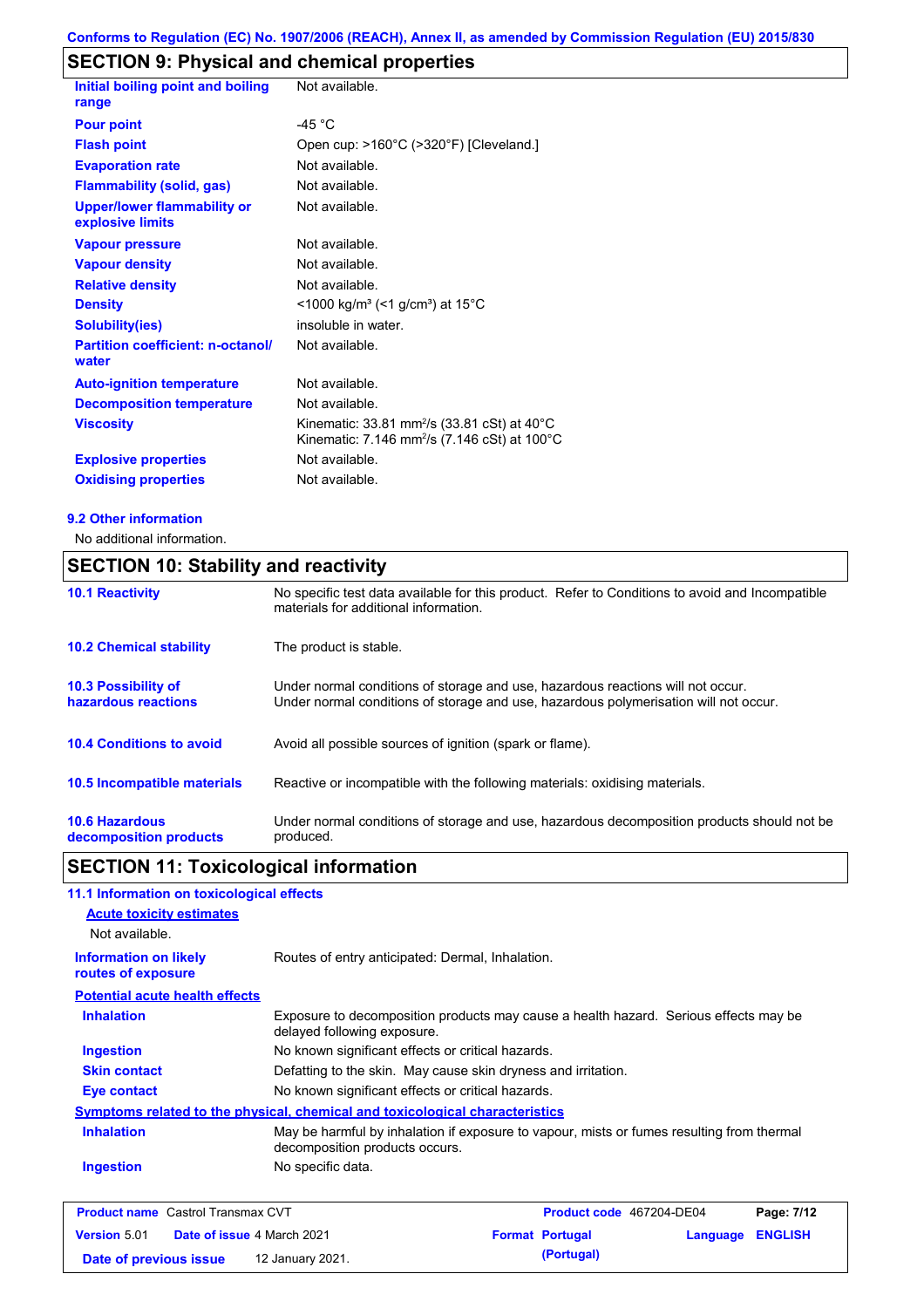# **SECTION 11: Toxicological information**

| <b>Skin contact</b>                     | Adverse symptoms may include the following:<br>irritation<br>dryness<br>cracking                                  |  |  |
|-----------------------------------------|-------------------------------------------------------------------------------------------------------------------|--|--|
| Eye contact                             | No specific data.                                                                                                 |  |  |
|                                         | Delayed and immediate effects as well as chronic effects from short and long-term exposure                        |  |  |
| <b>Inhalation</b>                       | Overexposure to the inhalation of airborne droplets or aerosols may cause irritation of the<br>respiratory tract. |  |  |
| <b>Ingestion</b>                        | Ingestion of large quantities may cause nausea and diarrhoea.                                                     |  |  |
| <b>Skin contact</b>                     | Prolonged or repeated contact can defat the skin and lead to irritation and/or dermatitis.                        |  |  |
| Eye contact                             | Potential risk of transient stinging or redness if accidental eye contact occurs.                                 |  |  |
| <b>Potential chronic health effects</b> |                                                                                                                   |  |  |
| <b>General</b>                          | No known significant effects or critical hazards.                                                                 |  |  |
| <b>Carcinogenicity</b>                  | No known significant effects or critical hazards.                                                                 |  |  |
| <b>Mutagenicity</b>                     | No known significant effects or critical hazards.                                                                 |  |  |
| <b>Developmental effects</b>            | No known significant effects or critical hazards.                                                                 |  |  |
| <b>Fertility effects</b>                | No known significant effects or critical hazards.                                                                 |  |  |
|                                         |                                                                                                                   |  |  |

# **SECTION 12: Ecological information**

**12.1 Toxicity**

**Environmental hazards** Not classified as dangerous

### **12.2 Persistence and degradability**

Not expected to be rapidly degradable.

### **12.3 Bioaccumulative potential**

This product is not expected to bioaccumulate through food chains in the environment.

| <b>12.4 Mobility in soil</b>                            |                                                                      |
|---------------------------------------------------------|----------------------------------------------------------------------|
| <b>Soil/water partition</b><br><b>coefficient (Koc)</b> | Not available.                                                       |
| <b>Mobility</b>                                         | Spillages may penetrate the soil causing ground water contamination. |

### **12.5 Results of PBT and vPvB assessment**

Product does not meet the criteria for PBT or vPvB according to Regulation (EC) No. 1907/2006, Annex XIII.

### **12.6 Other adverse effects**

**Other ecological information**

Spills may form a film on water surfaces causing physical damage to organisms. Oxygen transfer could also be impaired.

### **SECTION 13: Disposal considerations**

### **13.1 Waste treatment methods**

**Methods of disposal Product**

Where possible, arrange for product to be recycled. Dispose of via an authorised person/ licensed waste disposal contractor in accordance with local regulations.

### **European waste catalogue (EWC) Hazardous waste** Yes.

| Waste code | <b>Waste designation</b>                                        |
|------------|-----------------------------------------------------------------|
| 13 02 05*  | mineral-based non-chlorinated engine, gear and lubricating oils |

However, deviation from the intended use and/or the presence of any potential contaminants may require an alternative waste disposal code to be assigned by the end user.

### **Packaging**

### **Methods of disposal**

Where possible, arrange for product to be recycled. Dispose of via an authorised person/ licensed waste disposal contractor in accordance with local regulations.

| <b>Product name</b> Castrol Transmax CVT |  |                                   | Product code 467204-DE04 |                        | Page: 8/12              |  |
|------------------------------------------|--|-----------------------------------|--------------------------|------------------------|-------------------------|--|
| <b>Version 5.01</b>                      |  | <b>Date of issue 4 March 2021</b> |                          | <b>Format Portugal</b> | <b>Language ENGLISH</b> |  |
| Date of previous issue                   |  | 12 January 2021.                  |                          | (Portugal)             |                         |  |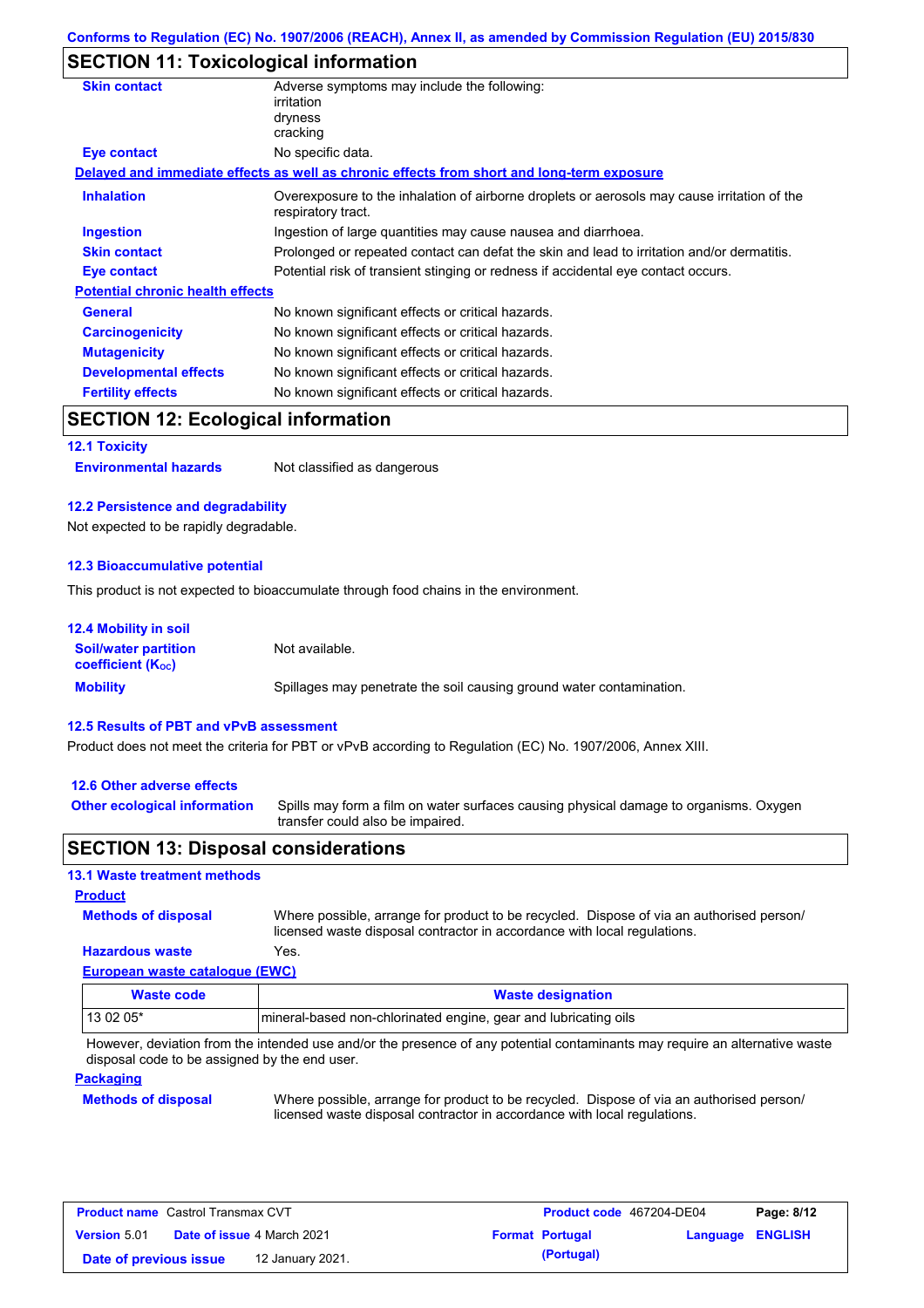# **SECTION 13: Disposal considerations**

**Special precautions** This material and its container must be disposed of in a safe way. Care should be taken when handling emptied containers that have not been cleaned or rinsed out. Empty containers or liners may retain some product residues. Empty containers represent a fire hazard as they may contain flammable product residues and vapour. Never weld, solder or braze empty containers. Avoid dispersal of spilt material and runoff and contact with soil, waterways, drains and sewers. **References** Commission 2014/955/EU Directive 2008/98/EC

# **SECTION 14: Transport information**

|                                           | <b>ADR/RID</b> | <b>ADN</b>     | <b>IMDG</b>    | <b>IATA</b>    |
|-------------------------------------------|----------------|----------------|----------------|----------------|
| 14.1 UN number                            | Not regulated. | Not regulated. | Not regulated. | Not regulated. |
| 14.2 UN proper<br>shipping name           |                |                |                |                |
| <b>14.3 Transport</b><br>hazard class(es) |                |                |                |                |
| <b>14.4 Packing</b><br>group              |                |                |                |                |
| 14.5<br><b>Environmental</b><br>hazards   | No.            | No.            | No.            | No.            |
| <b>Additional</b><br>information          |                |                |                |                |

**14.6 Special precautions for user** Not available.

**14.7 Transport in bulk according to IMO instruments** Not available.

# **SECTION 15: Regulatory information**

|                                                                                                                                                          | 15.1 Safety, health and environmental regulations/legislation specific for the substance or mixture                            |                                    |                         |
|----------------------------------------------------------------------------------------------------------------------------------------------------------|--------------------------------------------------------------------------------------------------------------------------------|------------------------------------|-------------------------|
| EU Regulation (EC) No. 1907/2006 (REACH)                                                                                                                 |                                                                                                                                |                                    |                         |
| Annex XIV - List of substances subject to authorisation                                                                                                  |                                                                                                                                |                                    |                         |
| <b>Annex XIV</b>                                                                                                                                         |                                                                                                                                |                                    |                         |
| None of the components are listed.                                                                                                                       |                                                                                                                                |                                    |                         |
| <b>Substances of very high concern</b>                                                                                                                   |                                                                                                                                |                                    |                         |
| None of the components are listed.                                                                                                                       |                                                                                                                                |                                    |                         |
| EU Regulation (EC) No. 1907/2006 (REACH)                                                                                                                 |                                                                                                                                |                                    |                         |
| <b>Annex XVII - Restrictions</b><br>on the manufacture,<br>placing on the market<br>and use of certain<br>dangerous substances,<br>mixtures and articles | Not applicable.                                                                                                                |                                    |                         |
| <b>Other regulations</b>                                                                                                                                 |                                                                                                                                |                                    |                         |
| <b>REACH Status</b>                                                                                                                                      | The company, as identified in Section 1, sells this product in the EU in compliance with the<br>current requirements of REACH. |                                    |                         |
| <b>United States inventory</b><br>(TSCA 8b)                                                                                                              | All components are active or exempted.                                                                                         |                                    |                         |
| <b>Australia inventory (AICS)</b>                                                                                                                        | At least one component is not listed.                                                                                          |                                    |                         |
| <b>Canada inventory</b>                                                                                                                                  | At least one component is not listed in DSL but all such components are listed in NDSL.                                        |                                    |                         |
| <b>China inventory (IECSC)</b>                                                                                                                           | All components are listed or exempted.                                                                                         |                                    |                         |
| <b>Japan inventory (ENCS)</b>                                                                                                                            | At least one component is not listed.                                                                                          |                                    |                         |
| <b>Korea inventory (KECI)</b>                                                                                                                            | At least one component is not listed.                                                                                          |                                    |                         |
| <b>Product name</b> Castrol Transmay CVT                                                                                                                 |                                                                                                                                | <b>Product code</b> $467204$ -DE04 | P <sub>2</sub> na: 9/12 |

**Product name** Castrol Transmax CVT **Version** 5.01 **Product code** 467204-DE04 **Page: 9/12 Date of issue** 4 March 2021 **Format Portugal Language ENGLISH Date of previous issue 12 January 2021. (Portugal) (Portugal)**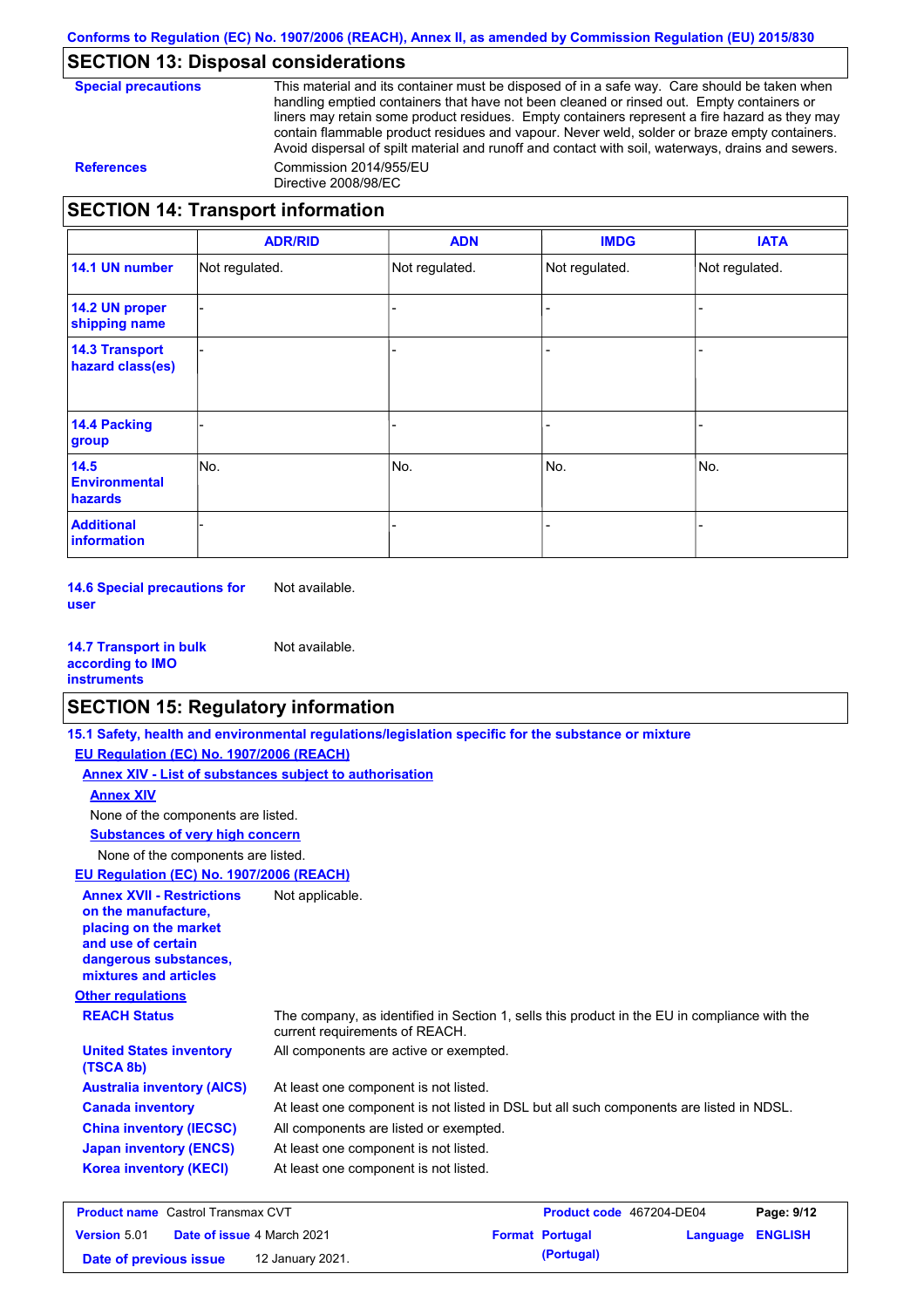# **SECTION 15: Regulatory information**

| <b>Philippines inventory</b><br>(PICCS)                         | All components are listed or exempted. |
|-----------------------------------------------------------------|----------------------------------------|
| <b>Taiwan Chemical</b><br><b>Substances Inventory</b><br>(TCSI) | All components are listed or exempted. |
| Ozone depleting substances (1005/2009/EU)                       |                                        |
|                                                                 |                                        |
| Not listed.                                                     |                                        |
| Prior Informed Consent (PIC) (649/2012/EU)<br>Not listed.       |                                        |
| EU - Water framework directive - Priority substances            |                                        |
| None of the components are listed.                              |                                        |
| <b>Seveso Directive</b>                                         |                                        |
| This product is not controlled under the Seveso Directive.      |                                        |
|                                                                 |                                        |
|                                                                 |                                        |

| <b>15.2 Chemical safety</b> | A Chemical Safety Assessment has been carried out for one or more of the substances within  |
|-----------------------------|---------------------------------------------------------------------------------------------|
| assessment                  | this mixture. A Chemical Safety Assessment has not been carried out for the mixture itself. |

# **SECTION 16: Other information**

| <b>Abbreviations and acronyms</b>        | ADN = European Provisions concerning the International Carriage of Dangerous Goods by<br>Inland Waterway                                                           |
|------------------------------------------|--------------------------------------------------------------------------------------------------------------------------------------------------------------------|
|                                          | ADR = The European Agreement concerning the International Carriage of Dangerous Goods by                                                                           |
|                                          | Road                                                                                                                                                               |
|                                          | ATE = Acute Toxicity Estimate                                                                                                                                      |
|                                          | <b>BCF</b> = Bioconcentration Factor                                                                                                                               |
|                                          | CAS = Chemical Abstracts Service                                                                                                                                   |
|                                          | CLP = Classification, Labelling and Packaging Regulation [Regulation (EC) No. 1272/2008]<br>CSA = Chemical Safety Assessment                                       |
|                                          | CSR = Chemical Safety Report                                                                                                                                       |
|                                          | <b>DMEL = Derived Minimal Effect Level</b>                                                                                                                         |
|                                          | DNEL = Derived No Effect Level                                                                                                                                     |
|                                          | EINECS = European Inventory of Existing Commercial chemical Substances                                                                                             |
|                                          | ES = Exposure Scenario                                                                                                                                             |
|                                          | EUH statement = CLP-specific Hazard statement                                                                                                                      |
|                                          | EWC = European Waste Catalogue                                                                                                                                     |
|                                          | GHS = Globally Harmonized System of Classification and Labelling of Chemicals                                                                                      |
|                                          | IATA = International Air Transport Association                                                                                                                     |
|                                          | IBC = Intermediate Bulk Container                                                                                                                                  |
|                                          | <b>IMDG = International Maritime Dangerous Goods</b>                                                                                                               |
|                                          | LogPow = logarithm of the octanol/water partition coefficient                                                                                                      |
|                                          | MARPOL = International Convention for the Prevention of Pollution From Ships, 1973 as                                                                              |
|                                          | modified by the Protocol of 1978. ("Marpol" = marine pollution)                                                                                                    |
|                                          | OECD = Organisation for Economic Co-operation and Development                                                                                                      |
|                                          | PBT = Persistent, Bioaccumulative and Toxic                                                                                                                        |
|                                          | <b>PNEC = Predicted No Effect Concentration</b>                                                                                                                    |
|                                          | REACH = Registration, Evaluation, Authorisation and Restriction of Chemicals Regulation                                                                            |
|                                          | [Regulation (EC) No. 1907/2006]                                                                                                                                    |
|                                          | RID = The Regulations concerning the International Carriage of Dangerous Goods by Rail                                                                             |
|                                          | <b>RRN = REACH Registration Number</b>                                                                                                                             |
|                                          | SADT = Self-Accelerating Decomposition Temperature                                                                                                                 |
|                                          | SVHC = Substances of Very High Concern                                                                                                                             |
|                                          | STOT-RE = Specific Target Organ Toxicity - Repeated Exposure                                                                                                       |
|                                          | STOT-SE = Specific Target Organ Toxicity - Single Exposure                                                                                                         |
|                                          | TWA = Time weighted average                                                                                                                                        |
|                                          | $UN = United Nations$                                                                                                                                              |
|                                          | UVCB = Complex hydrocarbon substance                                                                                                                               |
|                                          | VOC = Volatile Organic Compound                                                                                                                                    |
|                                          | vPvB = Very Persistent and Very Bioaccumulative                                                                                                                    |
|                                          | Varies = may contain one or more of the following 64741-88-4 / RRN 01-2119488706-23,                                                                               |
|                                          | 64741-89-5 / RRN 01-2119487067-30, 64741-95-3 / RRN 01-2119487081-40, 64741-96-4/ RRN                                                                              |
|                                          | 01-2119483621-38, 64742-01-4 / RRN 01-2119488707-21, 64742-44-5 / RRN                                                                                              |
|                                          | 01-2119985177-24, 64742-45-6, 64742-52-5 / RRN 01-2119467170-45, 64742-53-6 / RRN                                                                                  |
|                                          | 01-2119480375-34, 64742-54-7 / RRN 01-2119484627-25, 64742-55-8 / RRN                                                                                              |
|                                          | 01-2119487077-29, 64742-56-9 / RRN 01-2119480132-48, 64742-57-0 / RRN                                                                                              |
|                                          | 01-2119489287-22, 64742-58-1, 64742-62-7 / RRN 01-2119480472-38, 64742-63-8,<br>64742-65-0 / RRN 01-2119471299-27, 64742-70-7 / RRN 01-2119487080-42, 72623-85-9 / |
| <b>Product name</b> Castrol Transmax CVT | Product code 467204-DE04<br>Page: 10/12                                                                                                                            |

| <b>Product name</b> Castrol Transmax CVT |  |                                   |  | <b>Product code</b> 46/204-DE04 | Page: 10/12      |  |
|------------------------------------------|--|-----------------------------------|--|---------------------------------|------------------|--|
| <b>Version 5.01</b>                      |  | <b>Date of issue 4 March 2021</b> |  | <b>Format Portugal</b>          | Language ENGLISH |  |
| Date of previous issue                   |  | 12 January 2021.                  |  | (Portugal)                      |                  |  |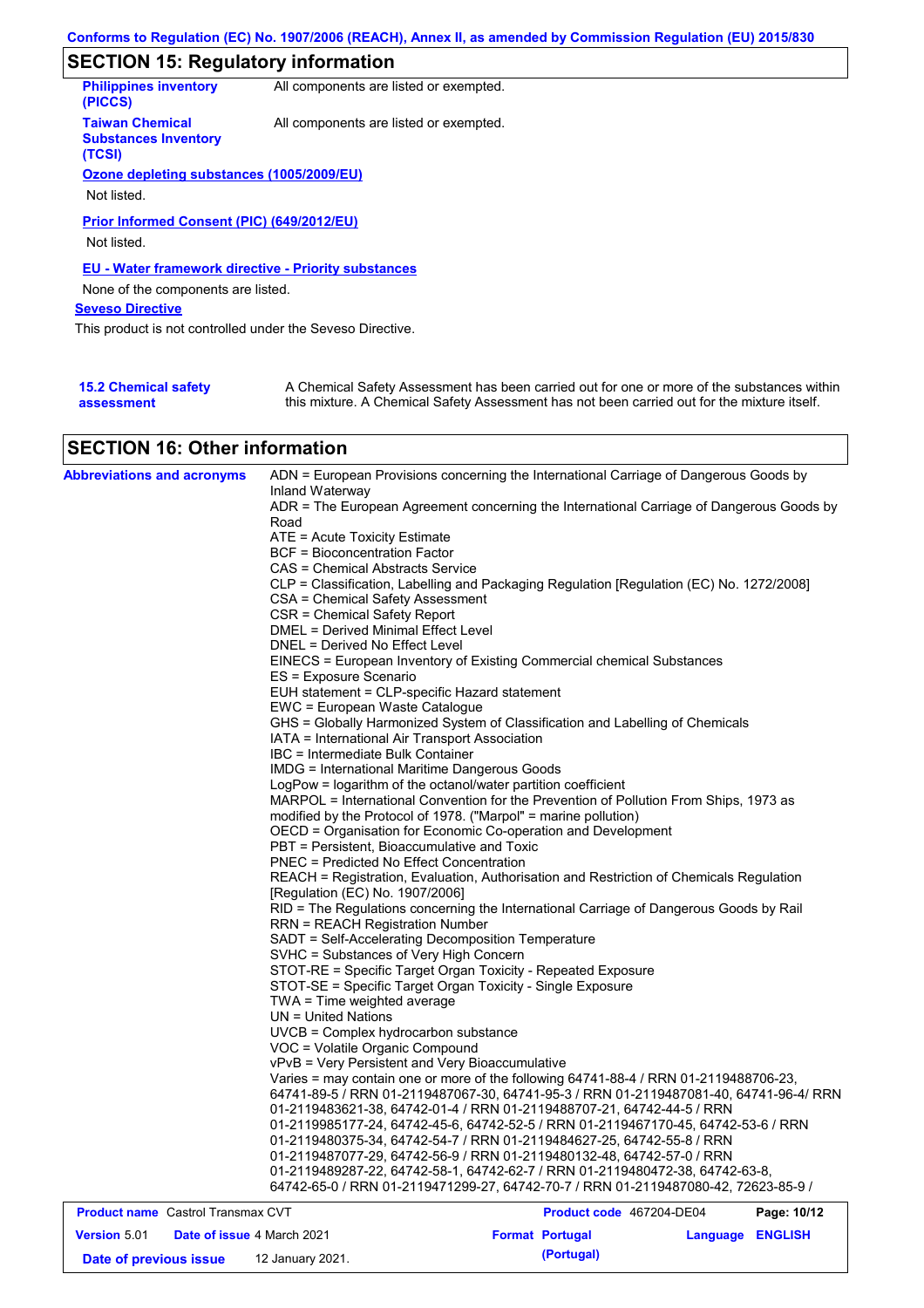# **SECTION 16: Other information**

RRN 01-2119555262-43, 72623-86-0 / RRN 01-2119474878-16, 72623-87-1 / RRN 01-2119474889-13

#### **Procedure used to derive the classification according to Regulation (EC) No. 1272/2008 [CLP/GHS]**

| <b>Classification</b>                                                           |                             | <b>Justification</b>                                                                    |
|---------------------------------------------------------------------------------|-----------------------------|-----------------------------------------------------------------------------------------|
| Not classified.                                                                 |                             |                                                                                         |
| <b>Full text of abbreviated H</b><br><b>statements</b>                          | H304<br>H319                | May be fatal if swallowed and enters airways.<br>Causes serious eye irritation.         |
| <b>Full text of classifications</b><br><b>[CLP/GHS]</b>                         | Asp. Tox. 1<br>Eye Irrit. 2 | <b>ASPIRATION HAZARD - Category 1</b><br>SERIOUS EYE DAMAGE/EYE IRRITATION - Category 2 |
| <b>History</b>                                                                  |                             |                                                                                         |
| Date of issue/Date of<br>revision                                               | 04/03/2021.                 |                                                                                         |
| Date of previous issue                                                          | 12/01/2021.                 |                                                                                         |
| <b>Prepared by</b>                                                              | <b>Product Stewardship</b>  |                                                                                         |
| $\nabla$ Indicates information that has changed from previously issued version. |                             |                                                                                         |

**Notice to reader**

All reasonably practicable steps have been taken to ensure this data sheet and the health, safety and environmental information contained in it is accurate as of the date specified below. No warranty or representation, express or implied is made as to the accuracy or completeness of the data and information in this data sheet.

The data and advice given apply when the product is sold for the stated application or applications. You should not use the product other than for the stated application or applications without seeking advice from BP Group.

It is the user's obligation to evaluate and use this product safely and to comply with all applicable laws and regulations. The BP Group shall not be responsible for any damage or injury resulting from use, other than the stated product use of the material, from any failure to adhere to recommendations, or from any hazards inherent in the nature of the material. Purchasers of the product for supply to a third party for use at work, have a duty to take all necessary steps to ensure that any person handling or using the product is provided with the information in this sheet. Employers have a duty to tell employees and others who may be affected of any hazards described in this sheet and of any precautions that should be taken. You can contact the BP Group to ensure that this document is the most current available. Alteration of this document is strictly prohibited.

| <b>Product name</b> Castrol Transmax CVT |                                   |                  | <b>Product code</b> 467204-DE04 |                         | Page: 11/12 |  |
|------------------------------------------|-----------------------------------|------------------|---------------------------------|-------------------------|-------------|--|
| <b>Version 5.01</b>                      | <b>Date of issue 4 March 2021</b> |                  | <b>Format Portugal</b>          | <b>Language ENGLISH</b> |             |  |
| Date of previous issue                   |                                   | 12 January 2021. |                                 | (Portugal)              |             |  |